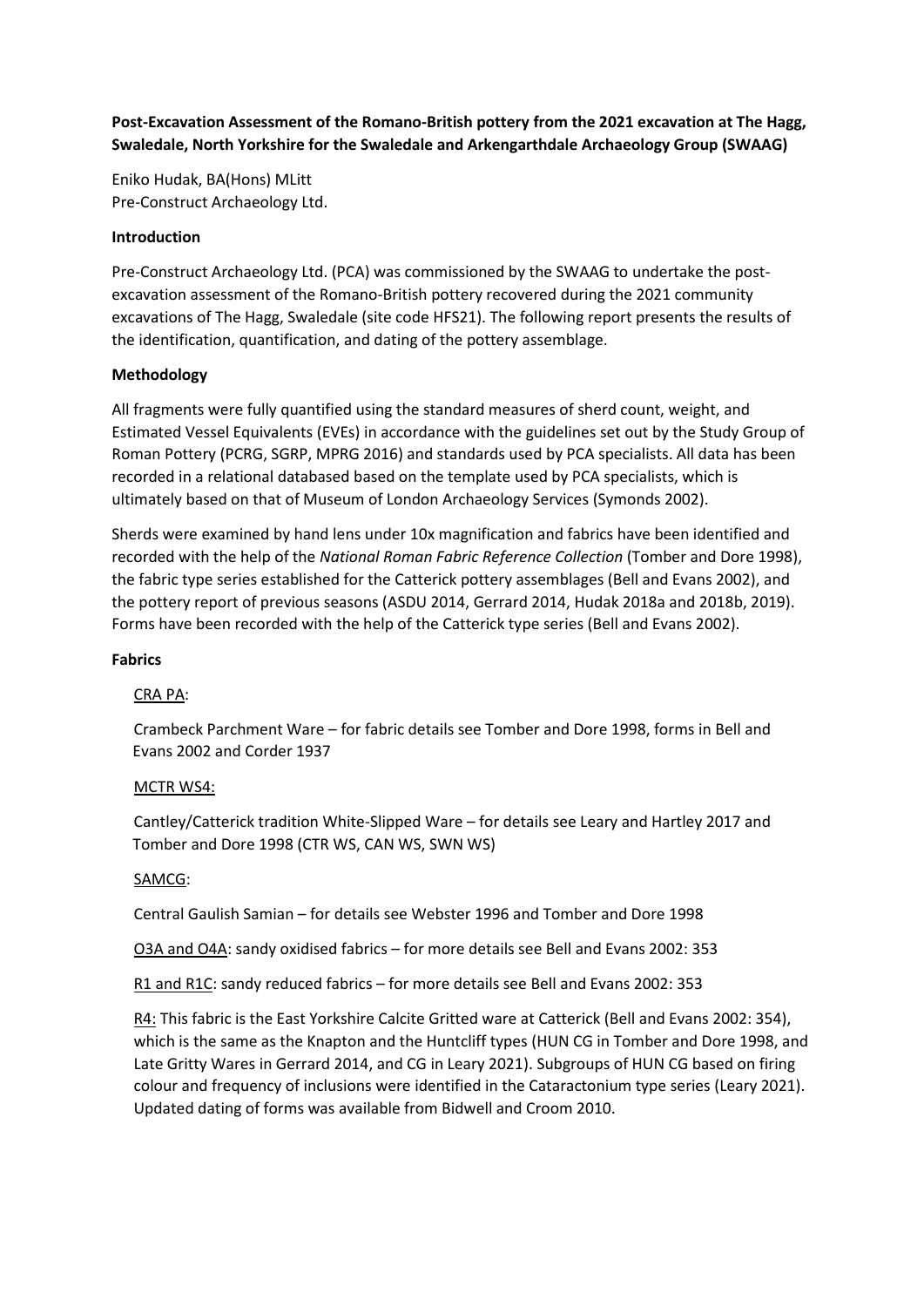### **Assemblage composition and dating**

The 2021 excavation yielded a small assemblage of Roman pottery totalling 38 fragments weighing 0.581kg and representing 0.71 EVEs. The condition of the assemblage is poor: all sherds show a degree of abrasion, and the mean sherd weight of the assemblage is relatively low at 15.29g implying redeposition. Apart from a low degree of internal wear on the mortaria, no other signs of use-wear or post-firing modifications were noted.

A restricted range of pottery fabrics were identified in the assemblage (Table 1) with a comparable but far less varied composition than the 2018 and 2019 seasons of excavations (cf. Hudak 2018b, 2019). The overall date of the assemblage falls into the  $4<sup>th</sup>$  century AD with small amounts of broadly dated or residual material.

| Fabric           | <b>Sherd Count</b> | Weight (g) | <b>EVEs</b> |
|------------------|--------------------|------------|-------------|
| <b>CRA PA</b>    | 9                  | 310        | 0.31        |
| MCTR WS4         | 1                  | 80         |             |
| O3A              | 1                  | 2          |             |
| O4A              | 5                  | 8          |             |
| R1               | 8                  | 63         |             |
| R <sub>1</sub> C | 1                  | 3          | 0.05        |
| R4               | 10                 | 110        | 0.35        |
| SAMCG            | 3                  | 5          |             |
| TOTAL            | 38                 | 581        | 0.71        |

Table 1 – Quantification of the assemblage by sherd count, weight (g), and EVEs per fabric

Although the assemblage is too small to allow for meaningful analysis of the proportion of different fabrics, Crambeck Parchment ware mortaria (CRA PA forms M47 and M51) and East Yorkshire Calcite Gritted ware Gillam 162 type jars (R4 form J6.3) were identified most frequently. There are fragments of a minimum of five different CRA PA mortaria in the assemblage including sherds joining to a complete profile of a Corder type 6 mortarium from context (148) dated to AD300-400+. R4 – or HUN CG – sherds are derived from a minimum of three different Gillam 162 type jars that lack the internal groove (type J6.3), which are dated to after AD360 (Bidwell and Croom 2010).

Other fabrics from a known source include one base sherd of a slag-gritted Cantley/Catterick tradition white-slipped mortarium (MCTR WS4) dated to between AD230-350 (Leary and Hartley 2017) and three small fragments of Samian ware, most likely of Central Gaulish origin, broadly dated to AD120-260 and thus possibly residual. Unsourced reduced and oxidised sand-tempered wares make up the rest of the assemblage, only one sherd being diagnostic, a rim sherd of a J12.11 type triangular-rim jar (Bell and Evans 2002).

The sum of EVEs is too low for the analysis of the functional composition of the assemblage, but the only form categories present are jars and mortaria.

# **Contextual analysis**

The assemblage was recovered from Areas 4, 6, 7, 8, and 9. The bulk of the pottery was unstratified in Overburdens 1 and 2, and only six fragments were retrieved from individually numbered contexts (Table 2). Based on the date of the Roman pottery a 'context considered date' was established for each context, including the overburdens, to give an overall date for the features, but these are not dependent on their stratigraphic relationships. The area assemblages are detailed below.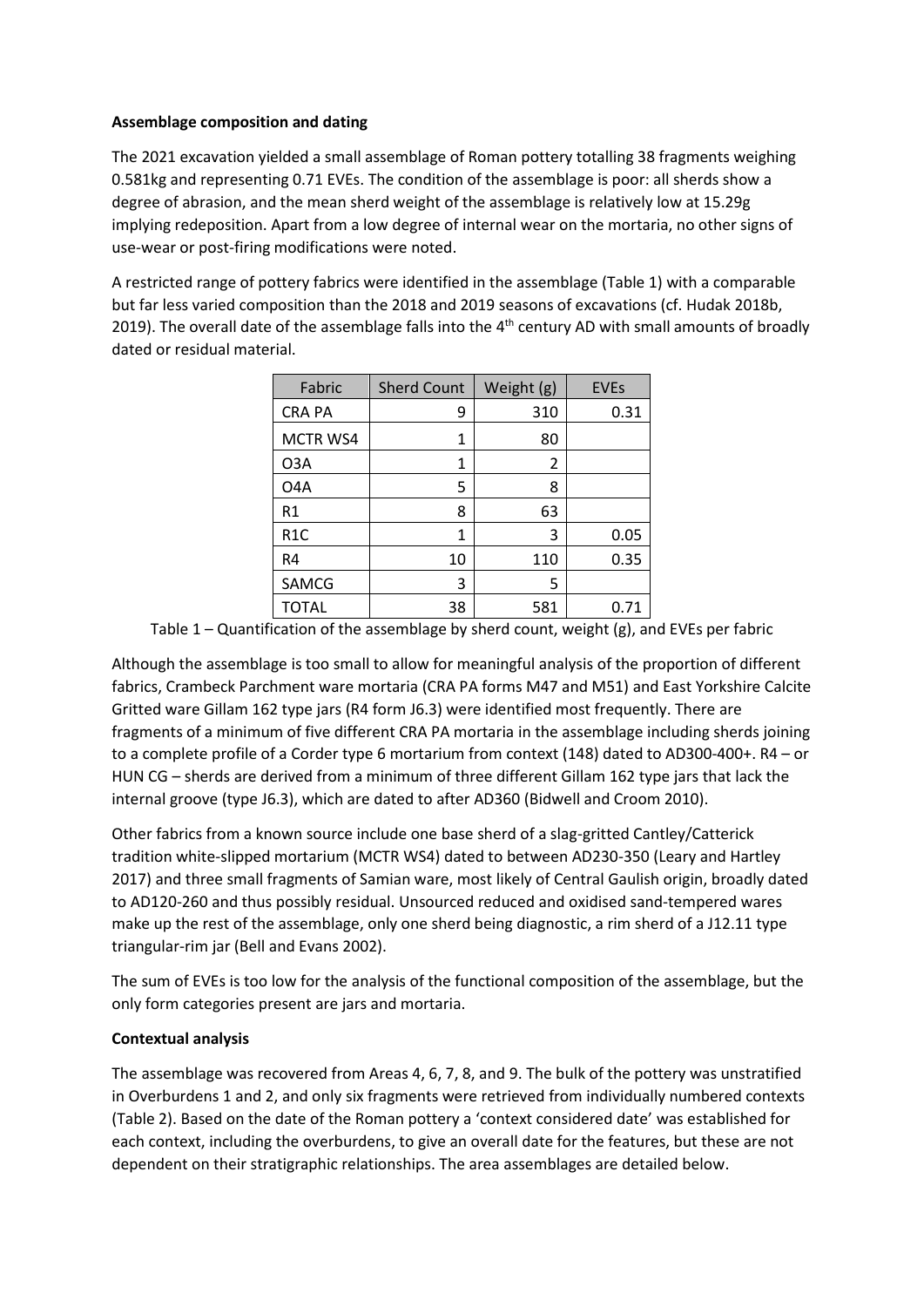|                |                 |         | Context                |                    |            |             |
|----------------|-----------------|---------|------------------------|--------------------|------------|-------------|
| Area           | Feature         | Context | <b>Considered Date</b> | <b>Sherd Count</b> | Weight (g) | <b>EVES</b> |
| A4             | OB <sub>1</sub> | 0       | AD360-400+             | 20                 | 228        | 0.34        |
| A4             | OB <sub>2</sub> | 0       | AD300-400+             | 5                  | 205        | 0.22        |
| A4             | Drain?          | 148     | AD270-400+             | 1                  | 28         |             |
| A4             | Posthole        | 154     | AD230-350              | 4                  | 89         |             |
| A6             | OB <sub>1</sub> | 0       | AD40-400+              | $\mathbf{1}$       | 1          |             |
| A7             | OB <sub>2</sub> | 0       | AD360-400+             | 1                  | 12         | 0.1         |
| A8             | Deposit         | 145     | AD40-400+              | $\mathbf{1}$       | 2          |             |
| A <sub>9</sub> | OB <sub>1</sub> | 0       | AD300-400+             | 5                  | 16         | 0.05        |
| <b>TOTAL</b>   |                 |         |                        | 38                 | 581        | 0.71        |

Table 2 – Distribution of the Roman pottery per area and context with context considered date

# *Area 4*

A total of 30 fragments of Roman pottery weighing 0.550kg were found in Area 4 features, largely in OB1 and OB2. The area assemblage includes all mortaria found on site (CRA PA and MCTR WS4), all the Samian, rims of a minimum of two R4 Huntcliff jars, and small amounts of reduced and oxidised sandy wares. The material from OB1 is dated to after AD360, and from OB2 to after AD300, but it must be noted that these deposits most likely comprise redeposited material.

Only five fragments of the area assemblage were stratified. Fill (148) of a potential drain [147] contained a single fragment of a CRA PA mortarium, which gives a *terminus post quem* of AD270 at the earliest for this deposit. Fill (154) posthole [153] contained four sherds, three small R1 fragments and the MCTR WS4 mortarium base sherd dated to between AD230-350.

# *Area 6*

The overburden in Area 6 produced a single sherd of Roman pottery (1g) in fabric O4A, which cannot be dated any more precisely than the Roman period.

# *Area 7*

Overburden 2 in Area 7 also contained one fragment of Roman pottery (12g), the rim of a Huntcliff type jar in fabric R4. This type is dated to after AD360, but it is likely to be a redeposited sherd in this deposit.

#### *Area 8*

A single sherd of pottery weighing 2g was recovered from the accumulated deposit (145) in Area 8, an unsourced O3A fragment, which could not be dated any more closely than to the Roman period.

#### *Area 9*

Five sherds of Roman pottery weighing 16g were recovered from OB1 of Area 9. These comprise a tiny fragment of O4A, the J12.11 jar rim fragment in R1, and three East Yorkshire Calcite-gritted ware body sherds. The latter may give a 4<sup>th</sup> century AD date for the deposit but are likely to have been redeposited.

# **Discussion**

The 2021 excavation season produced a meagre assemblage in comparison to the previous two seasons at The Hagg. While most of the material is abraded and likely to have been redeposited, the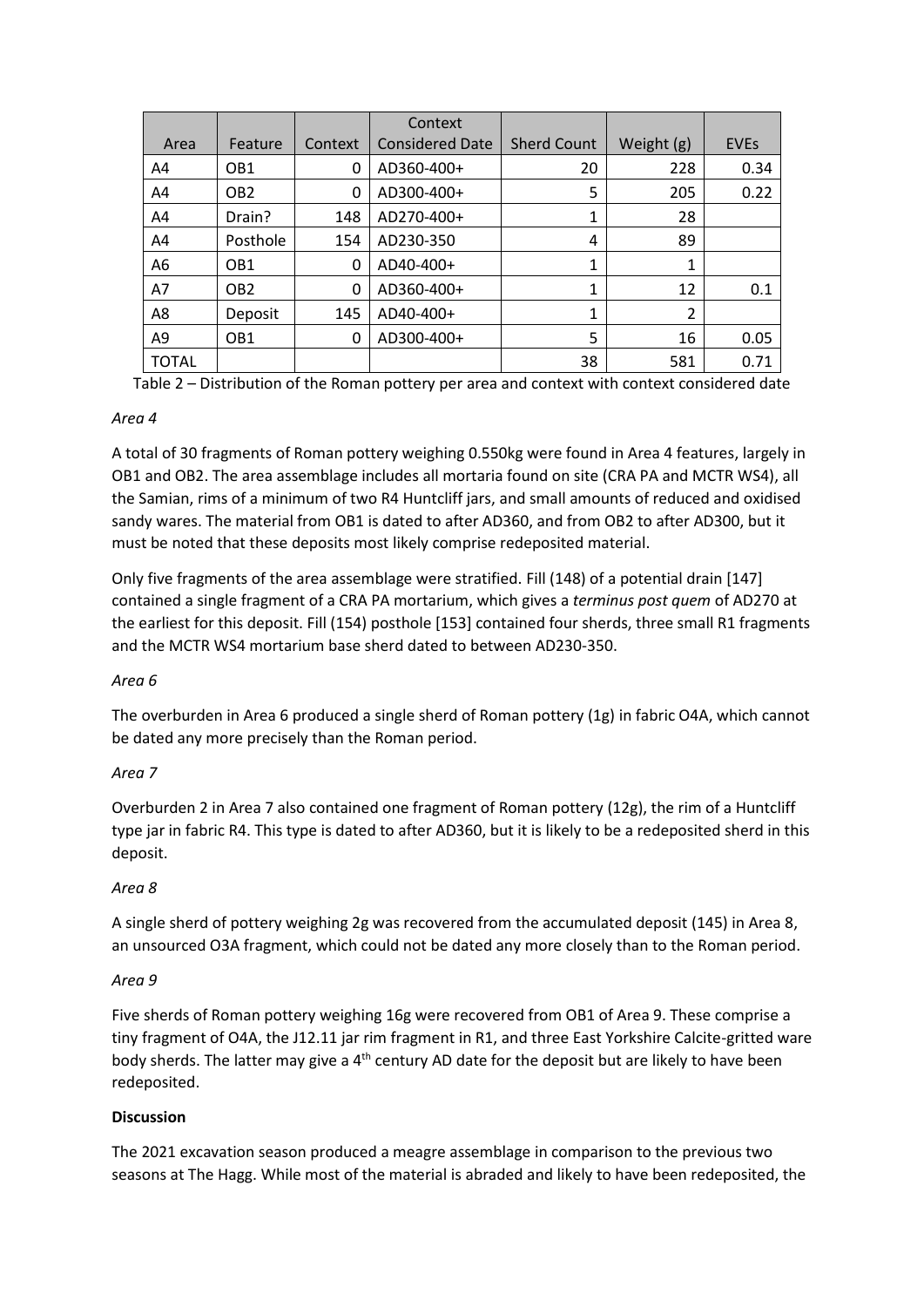larger mortarium fragments give a higher-than-expected mean sherd weight to the assemblage at 15.29g. For comparison, the mean sherd weight of the 2019 assemblage was 16.11g, of the 2018 assemblage 11.35g, and 12.15 g for the 2017 assemblage.

The range of fabrics present in the 2021 assemblage is comparable to the assemblages of the previous seasons, however, detailed analysis of fabric proportions is not possible due to the small size of the assemblage. Nevertheless, the 2021 assemblage further reinforces the results of the preceding seasons: the predominantly 4th century AD date for activity with limited earlier residual material and the possibility of links to Catterick. The assemblage is significant for the site itself as well as adding to the growing dataset of late Roman rural sites in the North East of England.

### **Recommendations**

All pottery has been examined and requires no further analysis at this stage of work. A pottery report should be included in any publication of the site. All vessels were classified with the help of typologies and corpora, which should minimize the need for illustrations.

### **Bibliography**

- ASDU (2014) *West Hagg Site 103, Swaledale, North Yorkshire archaeological excavation.*  Archaeological Services Durham University unpublished client report No. 3360.
- Bell, A. and Evans, J. 2002 'Pottery from the CfA excavations', in P. Wilson *Cataractonium Volume I*. London, CBA Research Report 128, 352-498.
- Bidwell, P. and Croom, A. (2010) 'The supply and use of pottery on Hadrian's Wall in the 4th century' in R. Collins and L. Allason-Jones (eds) *Finds from the Frontier: Material Culture in the 4th-5th centuries*, York: Council for British Archaeology Res. Rep. 162. 20-36.
- Corder, P. 1937 'A pair of fourth-century Romano-British pottery kilns near Crambeck' reprinted in Wilson, P. R. 1989 *The Crambeck Roman Pottery Industry*, Leeds: Yorkshire Archaeological Society, 25-35.
- Gerrard, J. 2014. *A Post-Excavation Assessment of the 'Native' and Romano-British Pottery from West Hagg, Swaledale, North Yorkshire for the Swaledale and Arkengarthdale Archaeology Group,* unpublished client report Centre for Interdisciplinary Studies and Newcastle University.
- Hudak, E. 2018a. '5.5 Pottery' in Bastow, P., Brooks, D., and Nicholson, R. *The Hagg, Fremington Edge, Swaledale, North Yorkshire, Archaeological Excavation (2017 Season),* Swaledale & Arkengarthdale Archaeology Group. Available online at: <https://swaag.org/LEADER/reports.htm>
- Hudak, E. 2018b. *A Post-Excavation Assessment of the Romano-British pottery from the 2018 excavation at The Hagg, Swaledale, North Yorkshire for the Swaledale and Arkengarthdale Archaeology Group (SWAAG)*, Pre-Construct Archaeology Ltd. unpublished client report. Available online at:<https://swaag.org/LEADER/reports.htm>
- Hudak, E. 2019. *A Post-Excavation Assessment of the Romano-British pottery from the 2019 excavation at The Hagg, Swaledale, North Yorkshire for the Swaledale and Arkengarthdale Archaeology Group (SWAAG)*, Pre-Construct Archaeology Ltd. unpublished client report. Available online at:<https://swaag.org/LEADER/reports.htm>